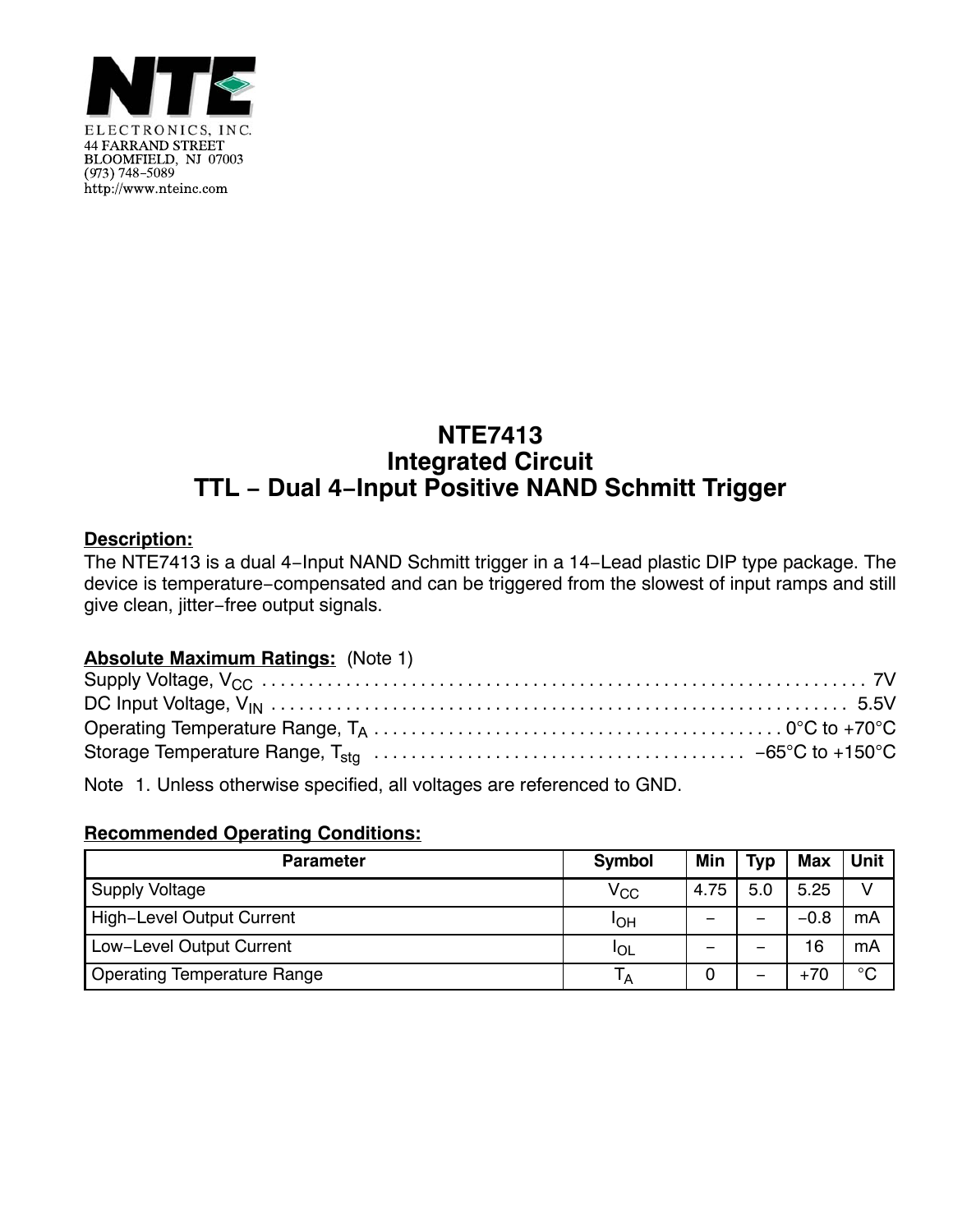### **Electrical Characteristics:** (Note 2, Note 3)

| <b>Parameter</b>                 | <b>Symbol</b>    | <b>Test Conditions</b>                          | Min               | <b>Typ</b>    | Max                      | <b>Unit</b> |
|----------------------------------|------------------|-------------------------------------------------|-------------------|---------------|--------------------------|-------------|
| Positive-Going Threshold Voltage | $V_{T+}$         | $V_{\rm CC} = 5V$                               | 1.5               | 1.7           | 2.0                      | V           |
| Negative-Going Threshold Voltage | $V_{T-}$         | $V_{\rm CC} = 5V$                               | 0.6               | 0.9           | 1.1                      | $\vee$      |
| <b>Hysteresis Voltage</b>        | $V_H$            | $V_{\rm GC}$ = 5V                               | 0.4               | 0.8           | —                        | V           |
| Input Clamp Voltage              | V <sub>IK</sub>  | $V_{CC} = MIN, I_1 = -12mA$                     |                   | —             | $-1.5$                   | V           |
| <b>High Level Output Voltage</b> | V <sub>OH</sub>  | $V_{CC}$ = MIN, $V_1$ = 0.6V, $I_{OH}$ = -0.8mA | 2.4               | 3.4           | $\overline{\phantom{m}}$ | V           |
| Low Level Output Voltage         | $V_{OL}$         | $V_{CC}$ = MIN, $V_1$ = 12V, $I_{OL}$ = 16mA    | -                 | $0.2^{\circ}$ | 0.4                      | V           |
| Positive-Going Threshold Current | $I_{T+}$         | $V_{CC}$ = 5V, $V_1 = V_{T+}$                   | -                 | $-0.65$       | $\overline{\phantom{0}}$ | mA          |
| Negative-Going Threshold Current | $I_{T-}$         | $V_{CC}$ = 5V, $V_1$ = $V_{T-}$                 | $\qquad \qquad -$ | $-0.85$       | $\qquad \qquad -$        | mA          |
| Input Current                    | Ч.               | $V_{CC}$ = MAX, $V_1$ = 5.5V                    |                   |               | 1                        | mA          |
| <b>High Level Input Current</b>  | Iщ               | $V_{CC}$ = MAX, $V_1$ = 2.4V                    |                   | -             | 40                       | μA          |
| Low Level Input Current          | ŀμ               | $V_{CC}$ = MAX, $V_1$ = 0.4V                    |                   | $-1.0$        | $-1.6$                   | mA          |
| Short-Circuit Output Current     | $I_{OS}$         | $V_{CC}$ = MAX, Note 4                          | $-18$             | —             | $-55$                    | mA          |
| <b>High Level Supply Current</b> | $I_{\text{CCH}}$ | $V_{CC}$ = MAX                                  |                   | 14            | 23                       | mA          |
| Low Level Supply Current         | <b>I</b> CCL     | $V_{CC}$ = MAX                                  |                   | 20            | 32                       | mA          |

Note 2. .For conditions shown as MIN or MAX, use the appropriate value specified under "Recommended Operation Conditions".

Note 3. All typical values are at  $V_{CC} = 5V$ ,  $T_A = +25^{\circ}C$ .

## **Switching Characteristics:** ( $V_{CC}$  = 5V,  $T_A$  = +25°C unless otherwise specified)

| <b>Parameter</b>            | <b>Symbol</b>    | <b>Test Conditions</b>        | Min | Typ | Max            | Unit |
|-----------------------------|------------------|-------------------------------|-----|-----|----------------|------|
| Propagation Delay Time      | <sup>I</sup> PLH | = 400Ω, C <sub>l</sub> = 15pF | -   | 18  | 27<br><u>_</u> | ns   |
| From Any Input to Y Output) | <sup>I</sup> PHL |                               | -   | 5   | 22             | ns   |